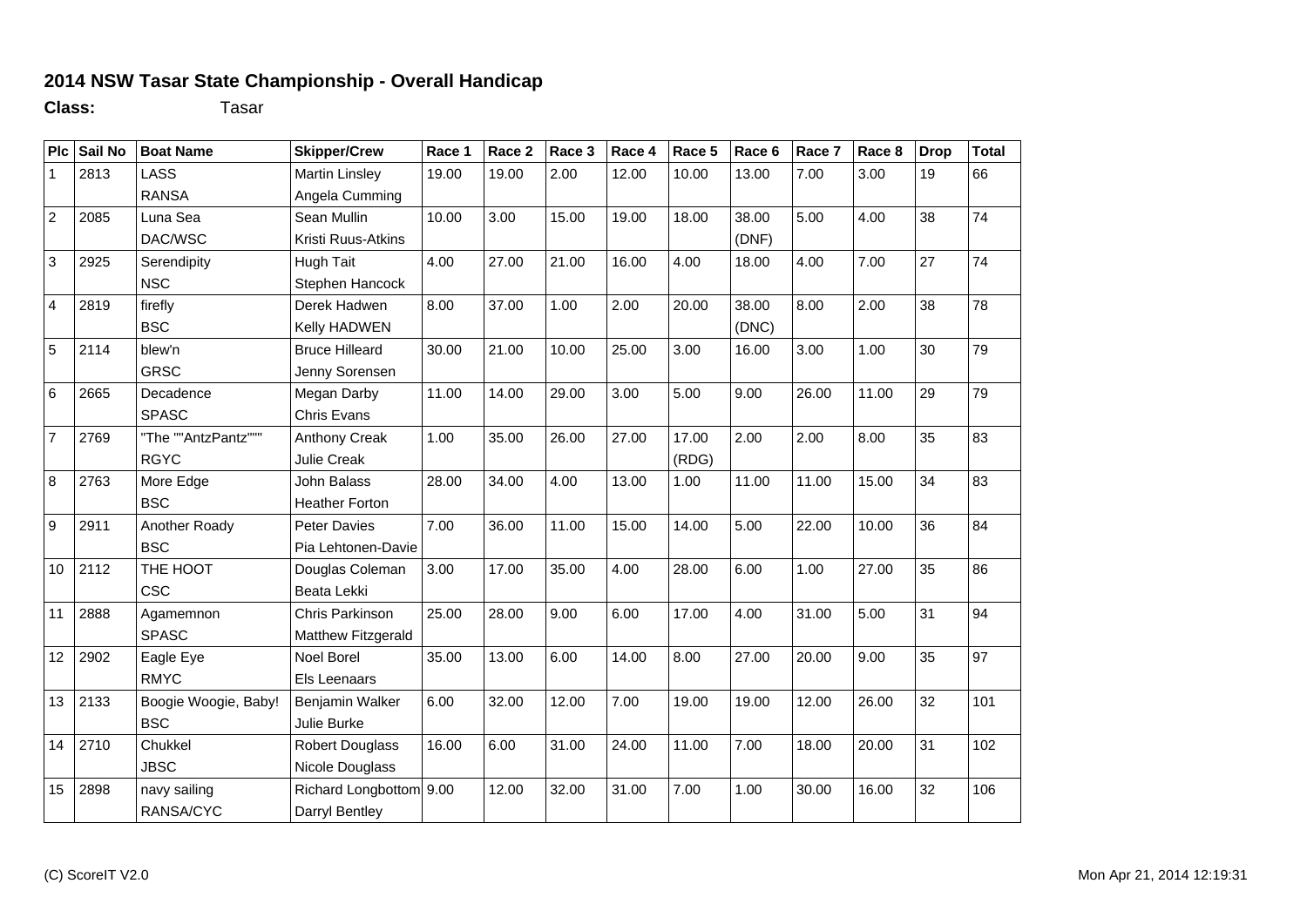## **2014 NSW Tasar State Championship - Overall Handicap**

**Class:** Tasar

| Plc | Sail No | <b>Boat Name</b> | <b>Skipper/Crew</b>      | Race 1 | Race 2 | Race 3 | Race 4 | Race 5 | Race 6 | Race 7 | Race 8 | <b>Drop</b> | <b>Total</b> |
|-----|---------|------------------|--------------------------|--------|--------|--------|--------|--------|--------|--------|--------|-------------|--------------|
| 16  | 2883    | <b>SMAC</b>      | <b>Heather McFarlane</b> | 14.00  | 8.00   | 33.00  | 33.00  | 5.00   | 28.00  | 6.00   | 14.00  | 33          | 108          |
|     |         | <b>SYC</b>       | Chris Payne              |        |        |        |        | (RDG)  |        |        |        |             |              |
| 17  | 2577    | One Too Many     | Shane Guanaria           | 13.00  | 15.00  | 27.00  | 18.00  | 6.00   | 17.00  | 21.00  | 19.00  | 27          | 109          |
|     |         | <b>BSC</b>       | Tara Wilson              |        |        |        |        |        |        |        |        |             |              |
| 18  | 2818    | <b>HMS</b>       | Joel Skelton             | 27.00  | 1.00   | 34.00  | 10.00  | 21.00  | 21.00  | 27.00  | 6.00   | 34          | 113          |
|     |         | <b>SPASC</b>     | Gemma Skelton            |        |        |        |        |        |        |        |        |             |              |
| 19  | 2578    | Southern Stars   | <b>Richard Shaw</b>      | 22.00  | 30.00  | 23.00  | 8.00   | 2.00   | 3.00   | 28.00  | 28.00  | 30          | 114          |
|     |         | <b>BSC</b>       | Lorraine Madden          |        |        |        |        |        |        |        |        |             |              |
| 20  | 2889    | Tangaroa         | Leigh Riddell            | 2.00   | 29.00  | 30.00  | 20.00  | 23.00  | 14.00  | 16.00  | 13.00  | 30          | 117          |
|     |         | <b>BSC</b>       | Clare Woods              |        |        |        |        |        |        |        |        |             |              |
| 21  | 2906    | The Claw         | <b>Bruce Litchfield</b>  | 15.00  | 26.00  | 19.00  | 17.00  | 26.00  | 8.00   | 9.00   | 23.00  | 26          | 117          |
|     |         | <b>GRSC</b>      | Sharon Litchfield        |        |        |        |        |        |        |        |        |             |              |
| 22  | 2603    | Ratz             | <b>Gary Ratcliffe</b>    | 34.00  | 7.00   | 20.00  | 32.00  | 9.00   | 20.00  | 10.00  | 24.00  | 34          | 122          |
|     |         | <b>GRSC</b>      | Robyn Ratcliffe          |        |        |        |        |        |        |        |        |             |              |
| 23  | 2727    | White Wash       | Stephen Nash             | 5.00   | 33.00  | 25.00  | 5.00   | 21.00  | 38.00  | 24.00  | 12.00  | 38          | 125          |
|     |         | <b>BSC</b>       | Greg CHASELING           |        |        |        |        | (RDG)  | (DNC)  |        |        |             |              |
| 24  | 1885    | Storm bringer    | Daniel Bromelow          | 29.00  | 18.00  | 16.00  | 30.00  | 24.00  | 12.00  | 13.00  | 22.00  | 30          | 134          |
|     |         | M16'SSC          | Mark Bromelow            |        |        |        |        |        |        |        |        |             |              |
| 25  | 2903    | Vivace           | <b>Bradley Stephens</b>  | 21.00  | 16.00  | 24.00  | 26.00  | 13.00  | 15.00  | 25.00  | 21.00  | 26          | 135          |
|     |         | <b>WSC</b>       | Jennifer Overton         |        |        |        |        |        |        |        |        |             |              |
| 26  | 1980    | Clockwork        | Mark Lofthouse           | 38.00  | 10.00  | 18.00  | 11.00  | 15.00  | 10.00  | 38.00  | 38.00  | 38          | 140          |
|     |         | <b>DAC</b>       | Kylee Hall               | (DNC)  |        |        |        |        |        | (DNC)  | (DNC)  |             |              |
| 27  | 2588    | What a Pearler   | <b>Andrew Finney</b>     | 20.00  | 31.00  | 8.00   | 23.00  | 22.00  | 22.00  | 17.00  | 31.00  | 31          | 143          |
|     |         | <b>GRSC</b>      | Michelle Costandi        |        |        |        |        |        |        |        |        |             |              |
| 28  | 2119    | <b>Tasared</b>   | Gavin Brown              | 12.00  | 23.00  | 7.00   | 28.00  | 12.00  | 24.00  | 38.00  | 38.00  | 38          | 144          |
|     |         | <b>DAC</b>       | Robyn Brown              |        |        |        |        |        |        | (DNC)  | (DNC)  |             |              |
| 29  | 1893    | Scoot            | Georgia Llewellyn        | 31.00  | 25.00  | 5.00   | 22.00  | 16.00  | 26.00  | 23.00  | 30.00  | 31          | 147          |
|     |         | <b>CRSC</b>      | Lachlan Johnson          |        |        |        |        |        |        |        |        |             |              |
| 30  | 2450    | Slartibartfast   | JOSEPHINE ROPER17.00     |        | 20.00  | 22.00  | 29.00  | 29.00  | 23.00  | 19.00  | 17.00  | 29          | 147          |
|     |         | <b>WSC</b>       | Luke Carroll             |        |        |        |        |        |        |        |        |             |              |